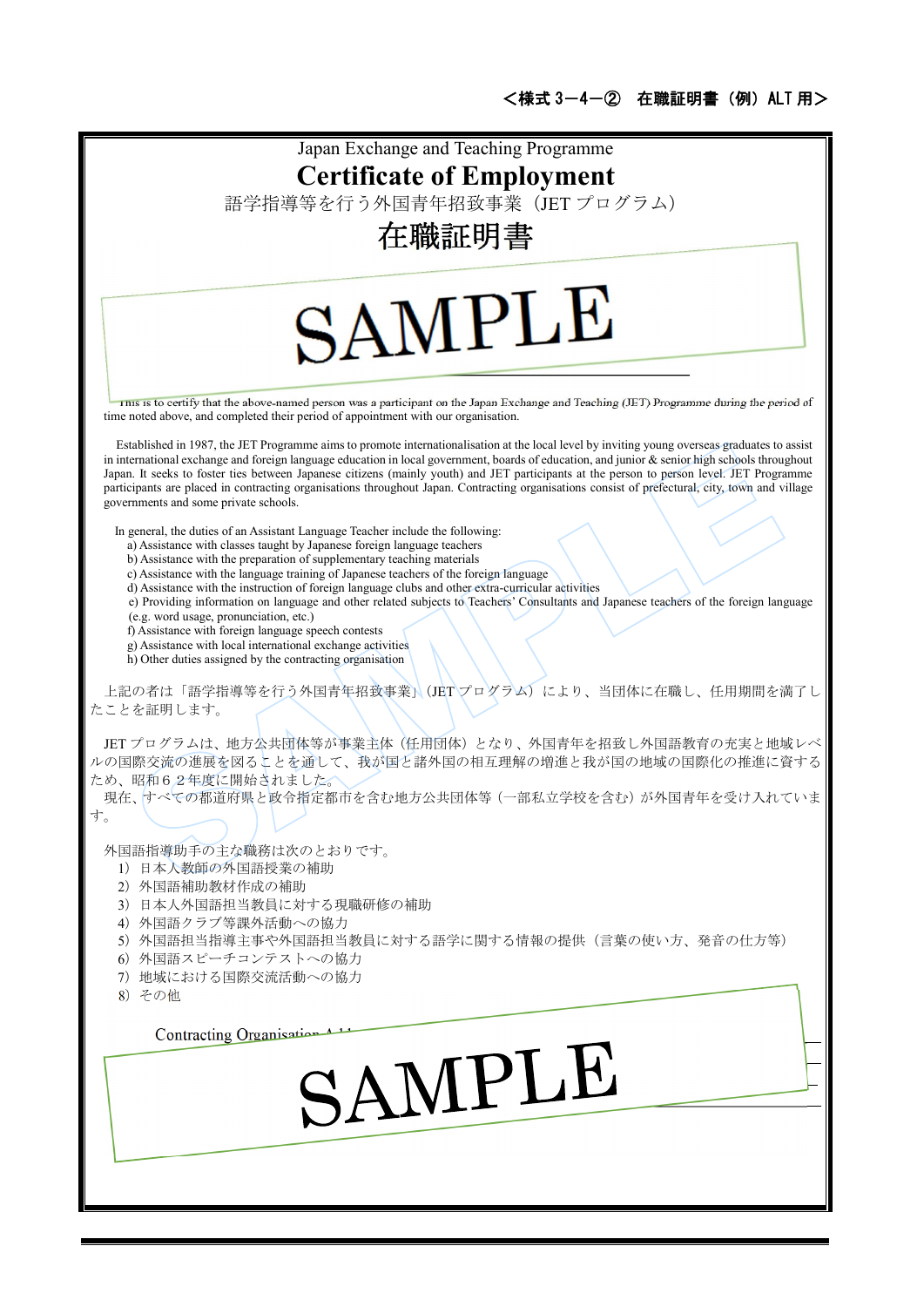T

| Japan Exchange and Teaching Programme<br><b>Certificate of Employment</b><br>語学指導等を行う外国青年招致事業 (JET プログラム)<br>在職証明書                                                                                                                                                                                                                                                                                                                                                                                                                                                                                                                                                                                                                                                                                        |
|-----------------------------------------------------------------------------------------------------------------------------------------------------------------------------------------------------------------------------------------------------------------------------------------------------------------------------------------------------------------------------------------------------------------------------------------------------------------------------------------------------------------------------------------------------------------------------------------------------------------------------------------------------------------------------------------------------------------------------------------------------------------------------------------------------------|
| Name (氏夕<br>SAMPLE<br>person was a participant on the Japan Exchange and Teaching (JET) Programme during the period of                                                                                                                                                                                                                                                                                                                                                                                                                                                                                                                                                                                                                                                                                    |
| ove, and completed their period of appointment with our organisation.<br>time<br>Established in 1987, the JET Programme aims to promote internationalisation at the local level by inviting young overseas graduates to assist<br>in international exchange and foreign language education in local government, boards of education, and junior $\&$ senior high schools throughout<br>Japan. It seeks to foster ties between Japanese citizens (mainly youth) and JET participants at the person to person level. JET Programme<br>participants are placed in contracting organisations throughout Japan. Contracting organisations consist of prefectural, city, town and village<br>governments and some private schools.                                                                              |
| In general, the duties of a Coordinator for International Relations include the following:<br>a) Assistance with projects related to international activities carried out by local governments (editing and translating publications in a foreign<br>language; assisting & advising on planning, designing and implementing international exchange programmes; receiving guests from abroad,<br>interpreting at international events)<br>b) To assist with language instruction for local government employees and local residents<br>c) To assist with and participate in the activities of local government employees and local residents<br>d) To assist with exchange activities related to local residents' cross-cultural understanding<br>e) Other duties assigned by the contracting organisation |
| 上記の者は「語学指導等を行う外国青年招致事業」(JET プログラム)により、当団体に在職し、任用期間を満了し<br>たことを証明します。<br>JET プログラムは、地方公共団体等が事業主体(任用団体)となり、外国青年を招致し外国語教育の充実と地域レベ<br>ルの国際交流の進展を図ることを通して、我が国と諸外国の相互理解の増進と我が国の地域の国際化の推進に資する<br>ため、昭和62年度に開始されました。<br>現在、すべての都道府県と政令指定都市を含む地方公共団体等 (一部私立学校を含む) が外国青年を受け入れていま<br>す。<br>国際交流員の主な職務は次のとおりです。<br>1) 地方公共団体の国際交流関係事務の補助(外国語刊行物等の翻訳·監修、国際交流事業の企画·立案及び実施<br>に当たっての協力、助言等、外国からの訪問客の接遇、イベント等の際の通訳)<br>2) 地方公共団体の職員、地域住民に対する語学指導への協力                                                                                                                                                                                                                                                                                                                                                                      |
| 3) 地域の民間交流団体の事業活動に対する助言、参画<br>4) 地域住民の異文化理解のための交流活動への協力<br>5) その他<br>Contracting Organicati<br>SAMPLE                                                                                                                                                                                                                                                                                                                                                                                                                                                                                                                                                                                                                                                                                                     |